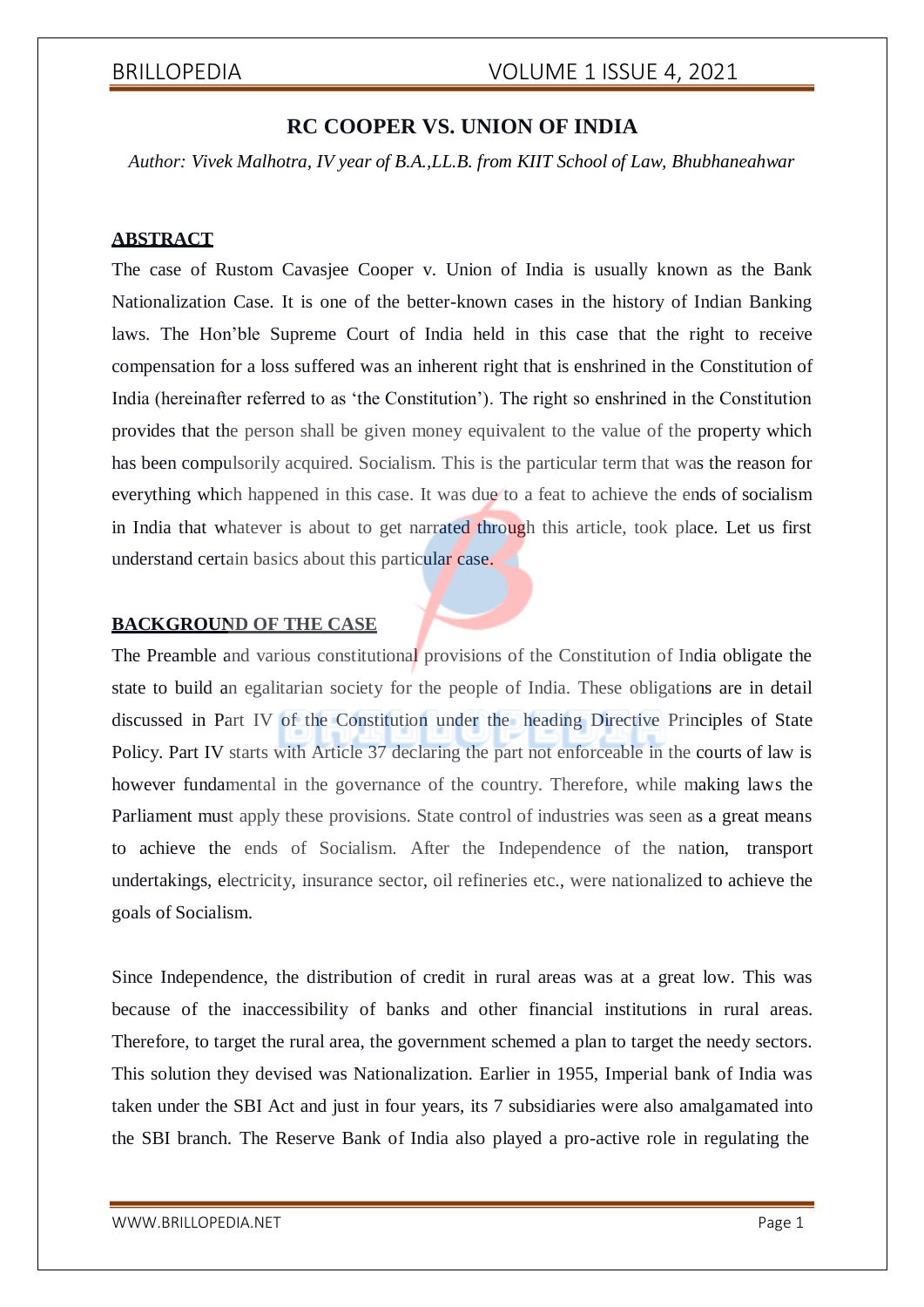banking sector and reduced the number of commercial banking institutions from 569 in 1951 to 89 in 1969.

The Indira Gandhi government in 1969 at the instance of the then Acting President M. Hidayatullah promulgated the Banking Companies (Acquisition & Transfer of Undertaking) Ordinance, 1969 nationalizing the 14 banks. These 14 banks were chosen on the basis that they had deposits exceeding 50 crores. The ordinance was promulgated just two days before the Session of Parliament. The ordinance with effect from 19 July 1969 brought more than 75% of the banking sector under state control along with its assets, liabilities, and entire paidup-capital.

The most horrific and controversial part of the Ordinance was the second schedule it contained. The second schedule provided that:

- 1. Where an amount of compensation could be fixed by an agreement; it would be determined by such agreement
- 2. "Where no such agreement could be reached in the provided time, the matter would be referred to the tribunal. The compensation fixed by the tribunal will be awarded after 10 years from the date when the agreement failed.

Two days later when Parliament came in session it enacted the Banking Companies (Acquisition & Transfer of Undertaking) Act, 1969 with the same provisions as were in the Ordinance. Therefore, RustomCavasjee Cooper the majority shareholder of Central Bank of India & Bank of Baroda filed a writ petition in Supreme Court u/a 32 for the violation of his Fundamental Rights mentioned under articles 14, 19(1)(f) & 31(2)

### **FACTS OF THE CASE**

To understand the facts of the case, we need to understand a little bit of the history of India as well. The first Prime Minister of India, that is, Pandit Jawaharlal Nehru, believed in socialism to be the best model of development suited for the country to progress. The type of socialism which he believed was termed *Fabian Socialism*. This meant that for the better progress of the nation, its citizens' good and development, it was necessary to exercise State control over certain industries, which were considered to be important. Post-Independence, many sectors which were instrumental in the development of the State were nationalized. For example, the transport undertakings, insurance sector and the electricity were completely provided with a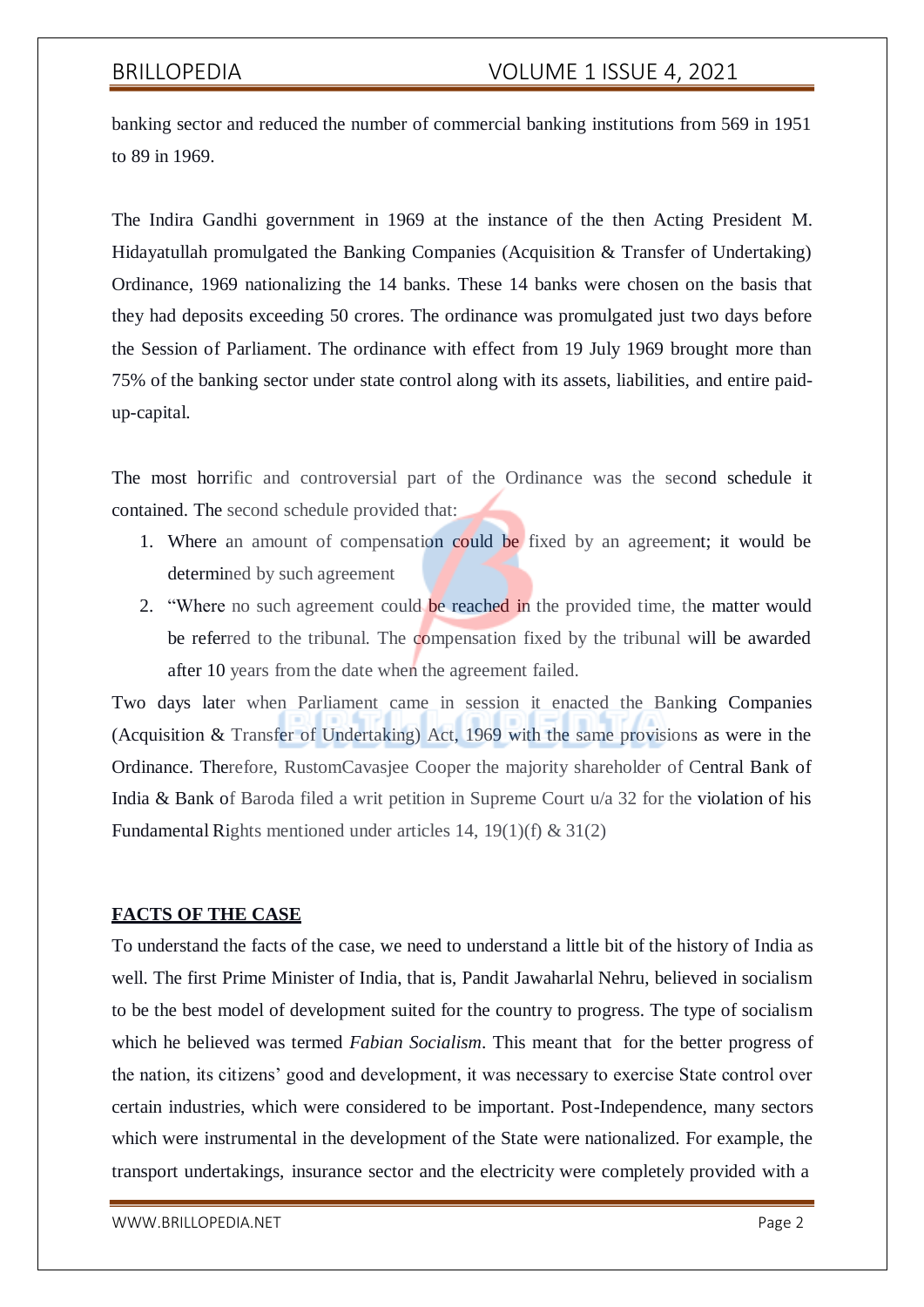monopoly of the State! The oil and refineries sector was nationalized a bit later in the 1960s, though.

Coming to the present case, which is popularly known as the *Bank Nationalization case*, the proposal to nationalize the banking sector was not very new to India. In fact, in the year 1948, the proposal to nationalize the banking sector had been actively debated upon by the All India Congress Committee (A.I.C.C.). The first Finance Minister of India, R.K. Shanmugham Shetty, was strongly in favour of nationalizing the Imperial Bank of India, but SardarVallabhbhai Patel had stopped him from doing so due to certain political reasons. However, very soon, in the year 1955, the Imperial Bank of India, was nationalized under the State Bank of India Act and 7 of its subsidiaries too were taken over by the Government. So, we may see from this point that partial nationalisation of the banking sector had already started. The role of the Reserve Bank of India too is very noteworthy in this process of nationalization. The Reserve Bank gradually decreased the number of commercial banking institutions in India from 566, as in 1951, to merely 89 by the end of 1969.

Now, moving forward with our discussion, there were certain leaders in the Government who were in opposition of this nationalization of the banks. Morarji Desai, the then Finance Minister, was seriously against the nationalization of 14 banks in India by Indira Gandhi while following the ideals of her father. Desai was also the Deputy Prime Minister at that time. Mr. Desai's main argument was that the amount of compensation that was going to be paid to these banks, which amounted to Rs.85 crores, could be simply used to accelerate the economy of the country. Another argument that Mr. Desai had put forward that the credit could be diverted towards the social sectors, simply by controlling the banks by amending the banking laws of the country.

The differences between the two became so severe that Morarji Desai was dismissed from the post of the Finance Minister on 17th of July, 1969. The very next day, he voluntarily resigned from the post of the Deputy Prime Minister of India

Amidst this, the then Acting President of India, Justice M. Hidyatullah, issued an Ordinance just two days before the monsoon session of the Parliament was going to start. The name of the Ordinance was 'Banking Companies (Acquisition and Transfer of Property) Ordinance of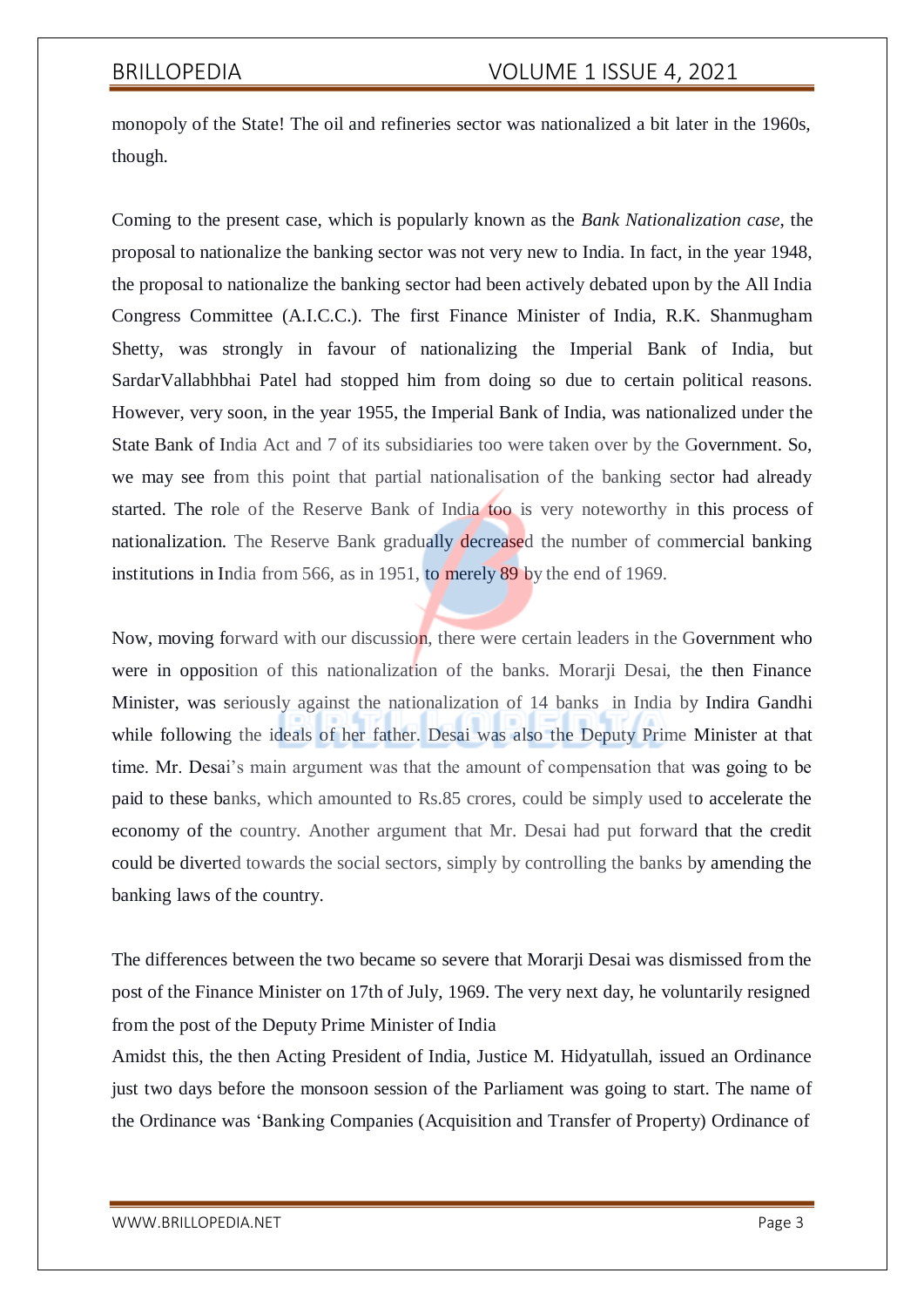1969'. Let us now firstly understand what was this Ordinance all about? The features of the Ordinance can be listed as follows.

- 1. 14 banks in India were listed in the Ordinance which was going to be nationalized.
- 2. These 14 banks had been selected based on the number of deposits that they held. That is, all of these banks held deposits of more than 50 crores, which was taken as the criterion to choose them to be nationalized.
- 3. All the Directors of these 14 banks were asked to vacate their offices. However, apart from the Directors, the rest of the staff was allowed to continue in their jobs under the Government of India.
- 4. The Second Schedule of the Ordinance was the most unconstitutional part. It talked about the compensation which was supposed to be paid to the banks which were being undertaken by the Government. The Ordinance mentioned two major ways of providing compensation to the aggrieved banks
- 5. *When an agreement was reached at-* When the amount to be paid as compensation was being able to be decided through an agreement, then it was alright.
- 6. *When no agreement could be reached at-* When no agreement was being able to reach at, then, the disputed matter was supposed to be referred to a Tribunal, within three months from the date of the failure to reach an agreement. Whatever compensation amount was to be decided by the Tribunal, was to be awarded in the form of Government Securities. These Government Securities were not redeemable immediately, but 10 years after they were issued.
- 7. Once the Ordinance had been passed, after two days when the Parliament started its monsoon session, immediately the Indira Gandhi Government formulated the 'Banking Companies (Acquisition and Transfer of Property) Act, 1969' and every provision was just the same as in the Ordinance.

After the news of the promulgation of the Ordinance reached Mr. Cooper, who was not only the then Director of the Central Bank of India Ltd., but also held shares in Central Bank of India, Bank of Baroda Ltd. and Bank of India LtdHe filed a Writ Petition under Article 32 of the Constitution of India, before the Supreme Court of India, stating that his Fundamental Rights had been violated by the promulgation of the Ordinance. The Writ petition had been filed on the 21st of July, 1969 and the interim application had been heard on the 22nd of July, 1969. After hearing the interim application, the Court granted the injunction to stop the Directors from being vacated from their offices immediately.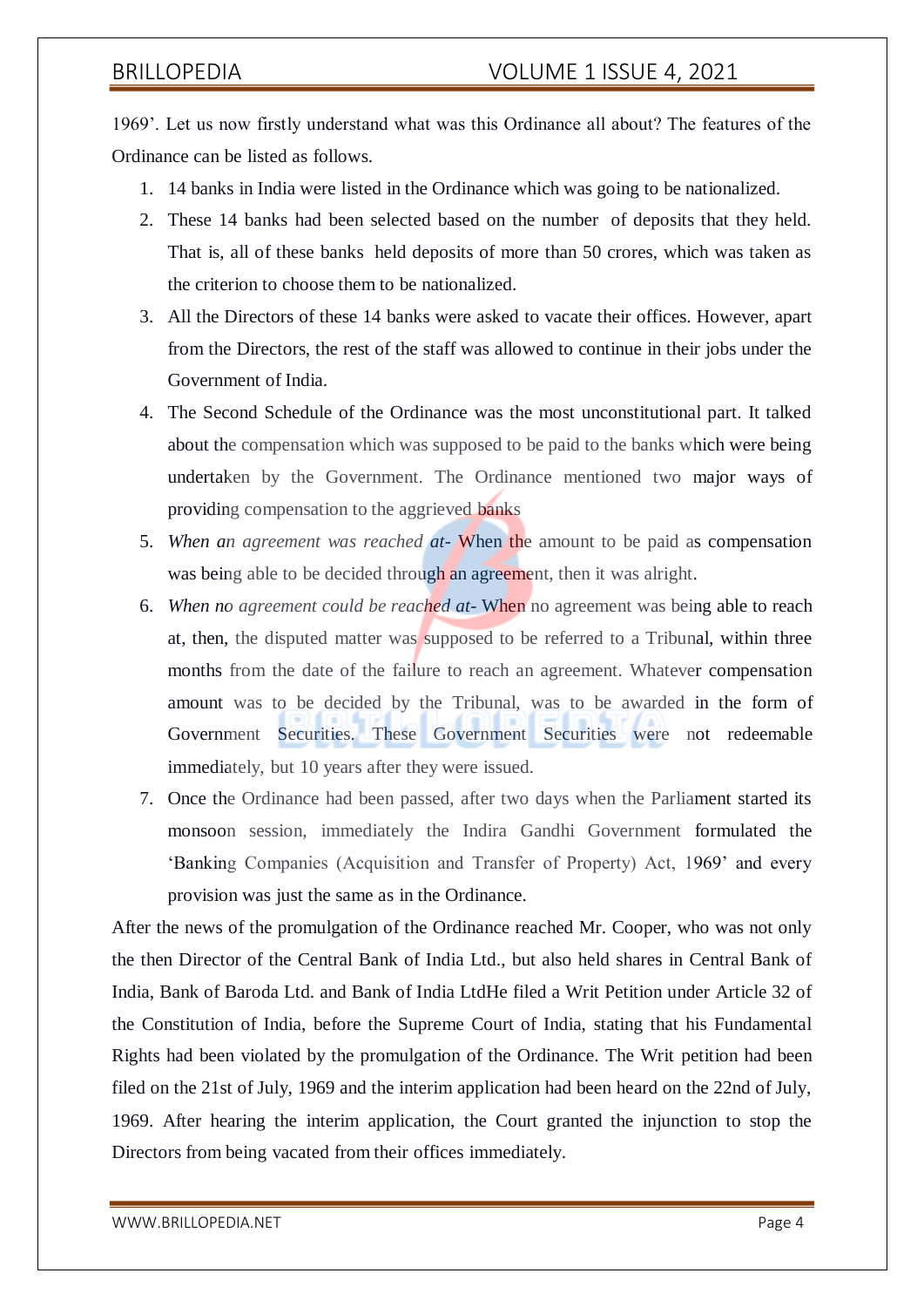### **ISSUES RAISED IN THE CASE**

The following issues has been raised by Mr. Cooper, through his advocate, Mr. Palkhiwala, which are as follows

- 1. Whether a shareholder could file a Writ petition for the violation of his Fundamental Rights when the company in which he is a shareholder is acquired by the Government?
- 2. Whether the Ordinance in question had been properly made or not?
- 3. Whether the Act was within the jurisdiction of the Parliament to get formulated or not?
- 4. Whether the impugned Act was violative of Article 19(1)(g) and Article 31(2) of the Constitution of India or not?



5. Whether the method of ascertaining the compensation was valid or not?

### **ARGUMENTS SUBMITTED**

### **Petitioner's arguments**

- 1. The first argument submitted by Mr. Palkhiwala regarding the maintainability of the petition was that the petition was maintainable, on the pretext that the petition was being filed by Mr. Cooper in his capacity as a citizen of India and not as a representative of his company. Since a company is not a citizen within the ambit of the Indian Citizenship Act, 1955, so, it can't claim any Fundamental Right under the Constitution, of which Mr. Cooper was eligible by being a citizen.
- 2. According to Article 123, the President is empowered to pass any Ordinance, if he feels that there is an absolute necessity and when both the Houses of the Parliament are not in session. Based on this contention, we may see that the Ordinance was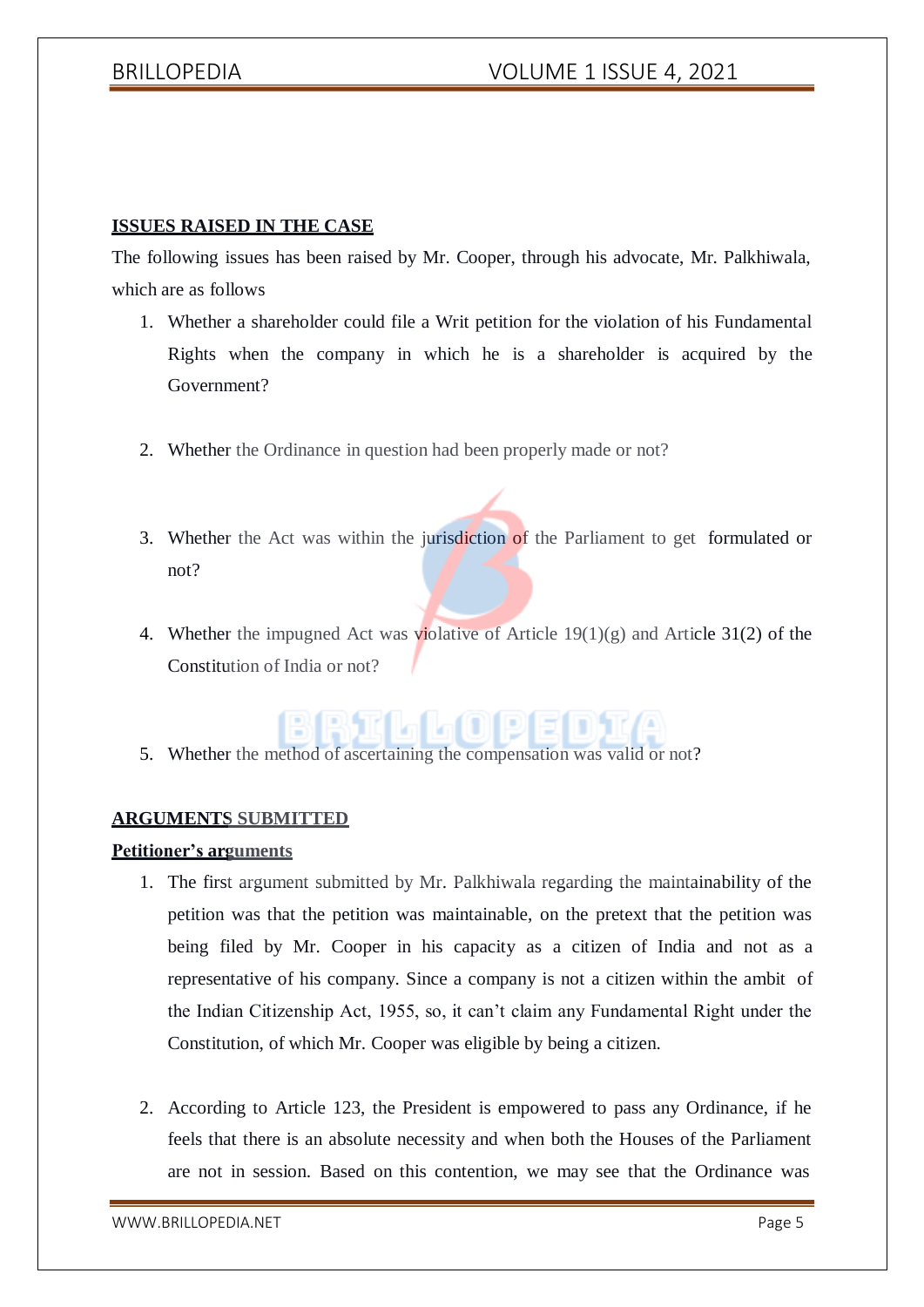promulgated just two days before the monsoon session of the Parliament, so there was no necessity to promulgate the same. Thus, in contravention of this provision, the Supreme Court was empowered to strike it down.

- 3. The third argument was regarding the competency of the Parliament to pass the Act. It was stated that the Seventh Schedule contained the three Lists, which demarcated the limit of jurisdiction for both the Central as well as the State Governments. The Union List contained entries upon which only the Central Government was empowered to make laws, the State List contained entries upon which only the State Governments were empowered to make laws and lastly, the Concurrent List contained entries upon which both the Central and State Governments could make laws, subject to the Doctrine of Repugnancy. The argument, thus, stated that the Central Government was entitled to make laws on 'banking' only as defined under Section 5 (b) of the Banking Regulation Act of 1949, as Entry 45 of the Union List empowered it to do so. Moreover, it was argued that by Entry 42 of the Concurrent List, the Legislature was empowered only to make laws to effectuate Entry 45 in the Union List. Thus, based on these logics, it was said that the Parliament was not empowered at all to pass the impugned Act.
- 4. At that time, the right to property was considered to be a Fundamental Right under Article 19(1)(f), which was later omitted after the Judgement of *Kesavananda Bharati's* case. However, when the present case had been instituted, the Right was officially recognized and so it was said that it violated Article 19  $(1)$  (g) Article 31  $(2)$ (the whole article has been repealed now) which dealt with *compulsory acquisition of property*.
- 5. Lastly and not the least, the Achilles' heel of this whole Act was the provision for compensation, which was argued to be entirely 'draconian' and extremely irrational and illogical. The compensation, which would not be paid in cash, but in Government securities, which in turn were payable after 10 years, was completely biased in its approach, intending to harass the public and also, to give an undue benefit to the Government.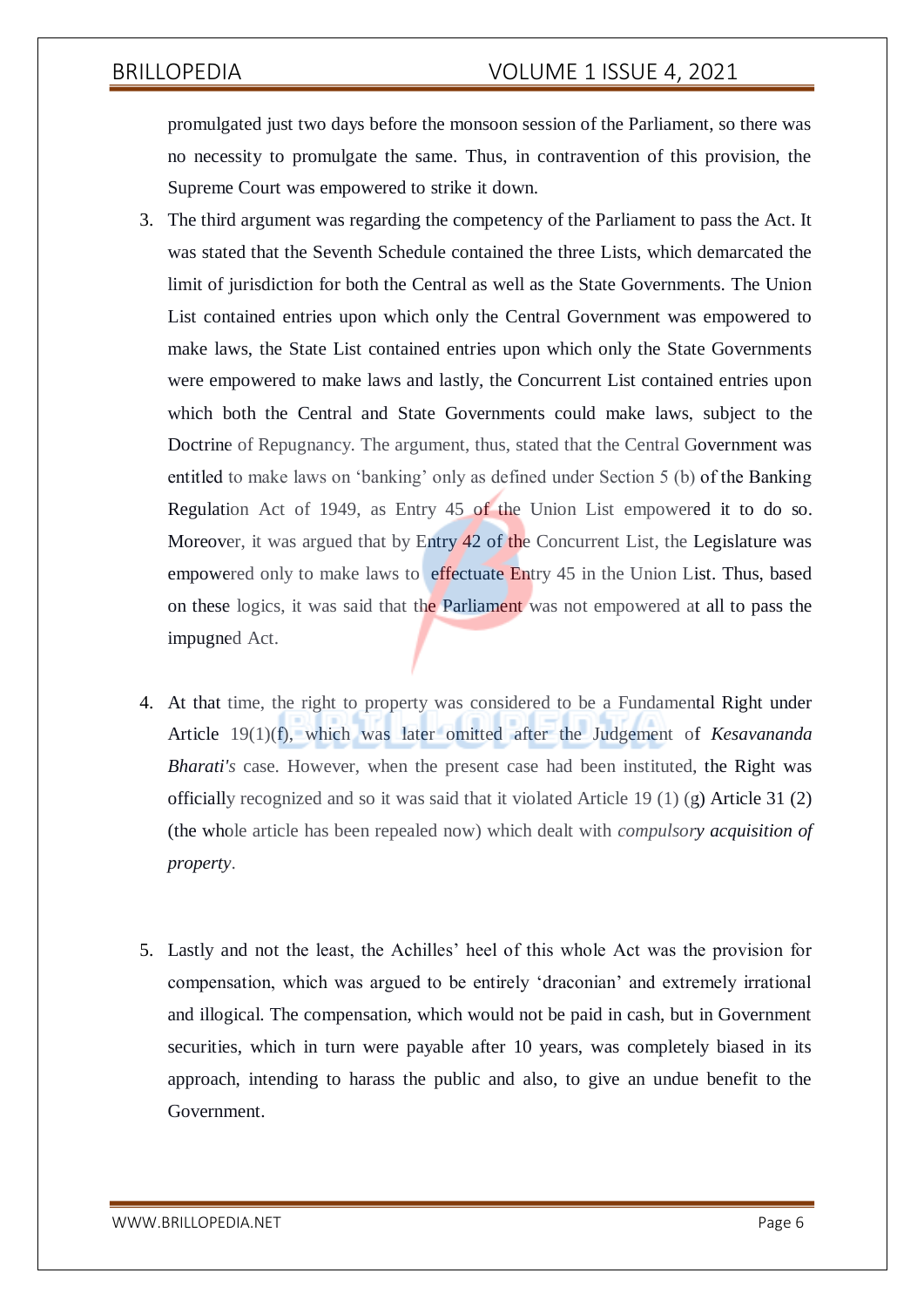### **Respondent's arguments**

- 1. The first argument of the respondent was regarding the maintainability of the Writ petition and it said that the said petition was not maintainable, as the same was being filed to claim the Rights in the name of a company, which, as we have seen, does not fall under the definition of a citizen as per the Indian Citizenship Act, 1955.
- 2. The next argument was regarding the question about the President's power to promulgate the Ordinance. It was contended that the power of the President to promulgate the Ordinance was completely subjective, as the words 'if he felt' were used and also, he was not answerable to anyone for the reason of his actions done during his term of office. Thus, the argument of the invalidity of the Ordinance was condemned.
- 3. The other argument, regarding the competence of the Parliament was that the Court must understand that there was an obligation upon the State to achieve a socialistic society, with principles of egalitarianism and where no inequality existed. Considering this definition, the argument was that the Court should interpret the term 'banking' in the widest possible way, to include all the activities that could be included by the respondent.
- 4. The fourth argument was regarding the mutual exclusivity of the Fundamental Rights from one another, as held in the case of *A. K. Gopalan Vs. State of Madras* and stated that the Act was not violative of Article 19 (1) (g), as it fell within the ambit of Article 31 of the Constitution.

### **JUDGEMENT OF THE CASE**

The court delivered this landmark judgment on February 2, 1970, & speaking in 10:1 majority held that the shareholder or director cannot move to the courts for the protection of infringement of Fundamental Rights of the company unless it is proved that by the impugned action his rights are also violated. The majority opinion was written by Justice Shah for himself and on the behalf of Grover, Vaidialingam, Mitter, Dua, Shelat, Hedge, Reddy, Sikri and Bhargava, JJ. while justice A.N. Ray wrote the dissenting opinion.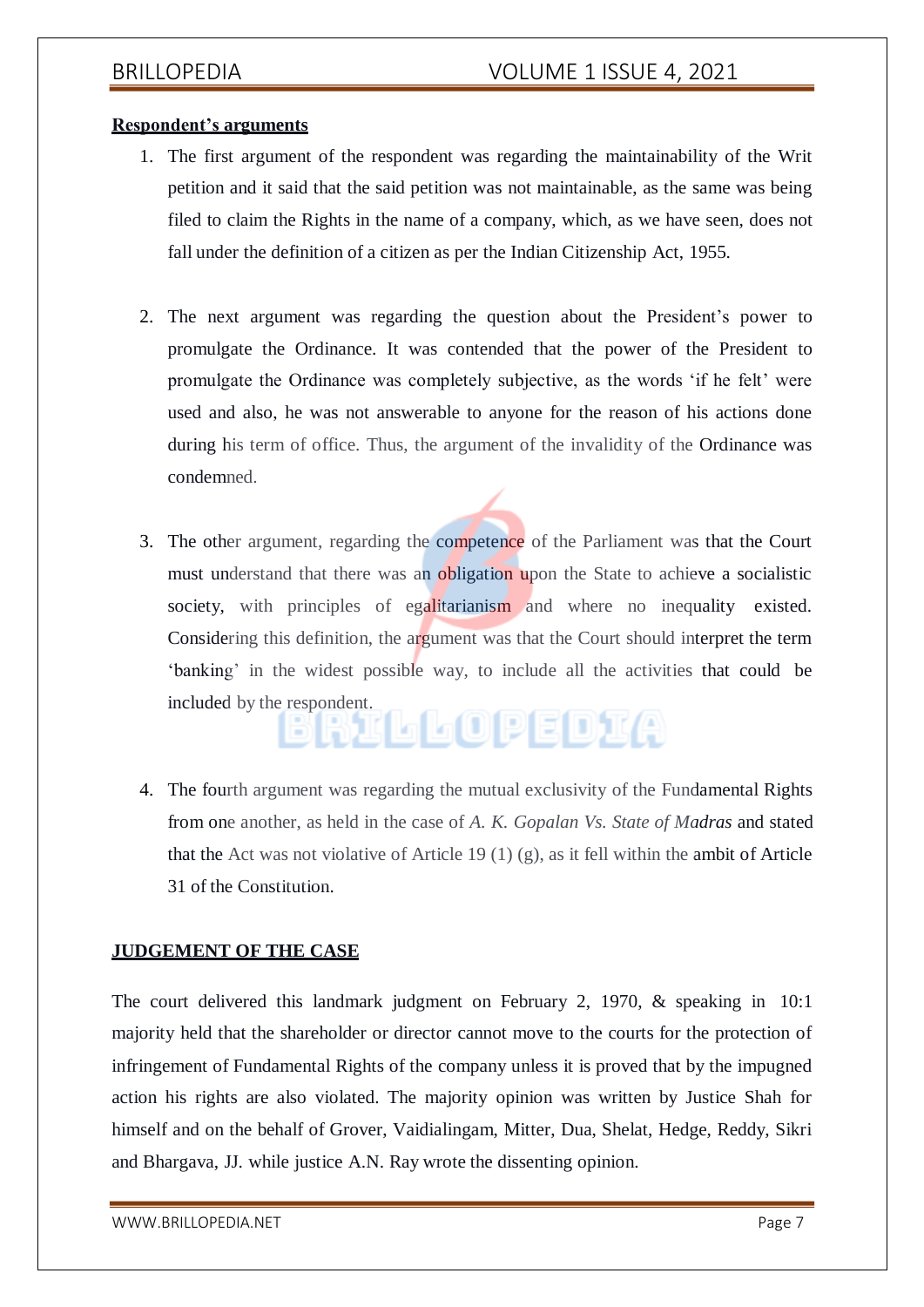The major findings of the majority bench were as follows:

- 1. The apex court overruled the 20 years' law laid down by *K. Gopalan* rejecting the mutual exclusivity theory. The court held that we cannot overlook the violation of citizens of the nation on mere technicalities. If due to state action the fundamental rights of a citizen are violated the court is bound to prohibit such violation. The court by holding this laid down the *Effect* test and overruled the *Object* test. Therefore, now the courts won't look into the objects of the impugned act and rather they will look into the effect of the impugned act. In case the effect of such an act violates the FR's of citizens it would be violative of the Constitution and liable to be struck down.
- 2. Since the Ordinance was already replaced by the act of Parliament, therefore, the court held that deciding the validity of the said impugned Ordinance is fruitless. This discussion is relevant for academic purposes only.
- 3. The court rejected both the Petitioner's & Respondent's argument on legislative competence to acquire banking Companies. The court held that the term Property in itself constitutes the rights, liabilities, organization etc. that accrue to the property. The power to acquire property was held to be an independent power of Parliament and it required no separate legislation under List II or List III.
- 4. The court found the impugned act in contravention of Article 31 since the act failed to comply with the said provision. The said provision provided that in case any property is acquired by the government then they have to provide compensation to the property owner. Since there was a clear violation of the said provision, therefore, the court struck down the said act.
- 5. However, the court upheld the validity of the act in the context of Article 19(1)(f). The court said that the act is not violative of the freedom to carry trade  $\&$  business. The justification for the said ruling is that the state can always create a partial and absolute monopoly.
- 6. But the court held the said act in clear violation of Article 14c since only these 14 banks were restrained from conducting banking business in the future while other banks including the foreign banks were allowed to continue Banking in India. The court this discrimination as flagrant hostile discrimination.

Justice A.N. Ray's opinion was the sole dissent in the judgment. However, he agreed with the majority in two instances which were as follows:

[WWW.BRILLOPEDIA.NET](http://www.brillopedia.net/)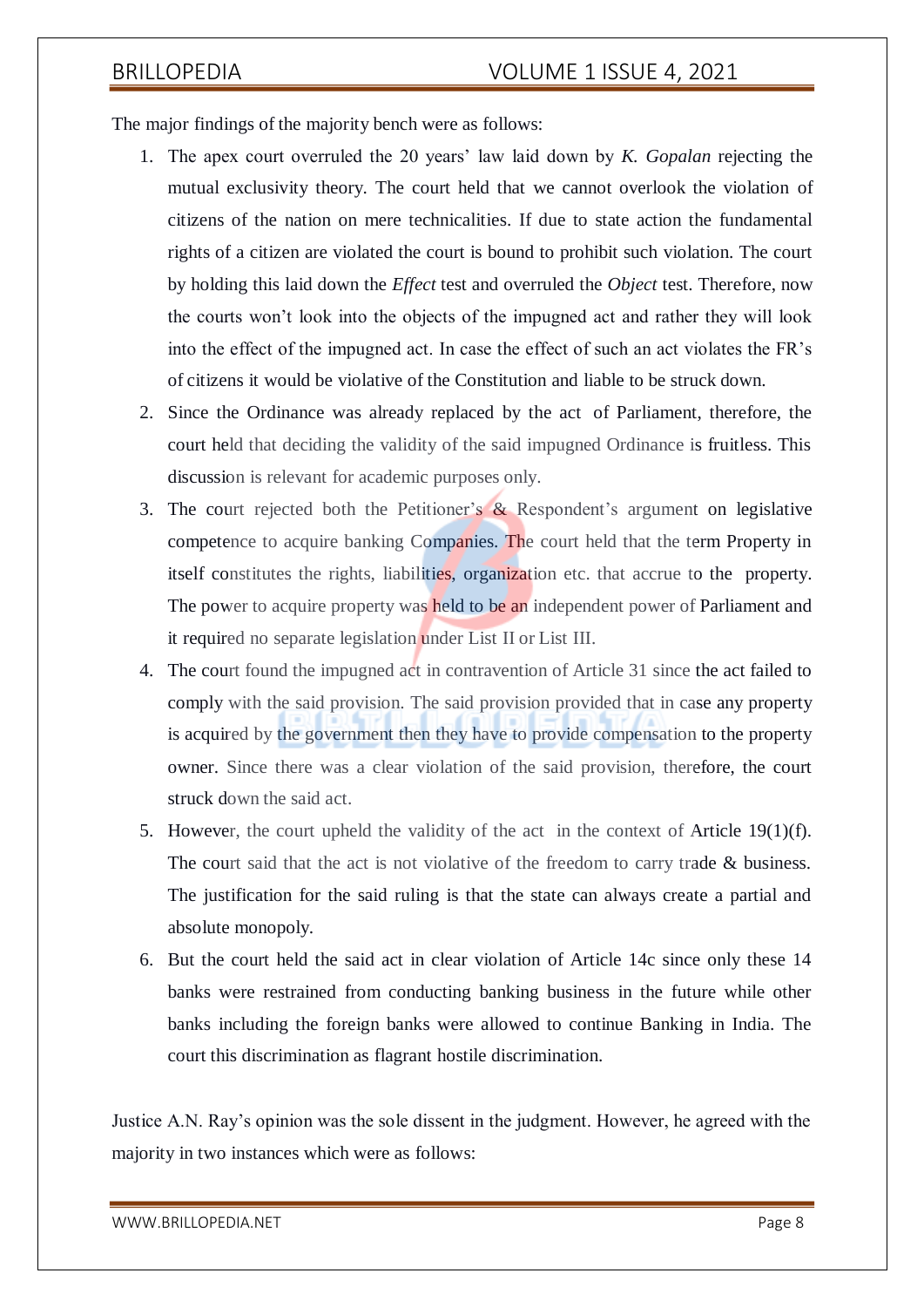- 1. That the said act is not in violation of Article 19(1)(f) i.e. freedom to carry trade  $\&$ occupation.
- 2. That the Parliament was competent to legislate on the acquisition of banking and that the said law was valid as far as Legislative Competence is considered.

Further, he held that the Ordinance promulgation power vested within the President of India is a subjective power that cannot be challenged in courts. However, he rejected the majority's opinion that the shareholder can approach the apex court for the violation of his rights which were directed against a company i.e. a *non-citizen.* He also affirmed the mutual exclusivity theory as was propounded in *Gopalan* judgment.

### **CRITICAL ANALYSIS OF THE CASE**

The importance of this judgment is often misunderstood in the sense that it is contradictory to Socialist ideals of the Constitution. In actuality, the power of Nationalization was upheld by the Supreme Court. The court however just expanded the horizons of the protection of Fundamental Rights after which even a shareholder whose rights are indirectly violated by the legislative act can approach the courts. The court held that they would not bar the remedies that exist in the Constitution for the protection of citizens on mere trifling technicalities. The court decided not to interfere in the Government's objective of Socialism and provided them with enough levy to achieve them. This case is also important as it was a turning point in the interpretation of Fundamental Rights which was later applied in subsequent SC decisions.

The decision should not be misunderstood because the apex court respecting the obligations upon the respondent to make India a socialist state. Although, socialism in retrospect had been disastrous to the Indian economy and eventually led to India's bankruptcy. However, it was a popular philosophy at that time and the government had every right to pick a socialist path. The court also apart from upholding the respondent's power to Nationalize also upheld respondent's competence to enact such laws. The court also relieved the Parliament from the lengthy procedure of making such laws by first making specific laws under List I. Thus, if now the Parliament desires to nationalize airlines then it need not first make laws specifically under Entry 29 List I for aircraft. Rather they can directly make laws under Entry 42 of List III since they expanded the meaning of "property" to mean rights, liabilities, organization etc.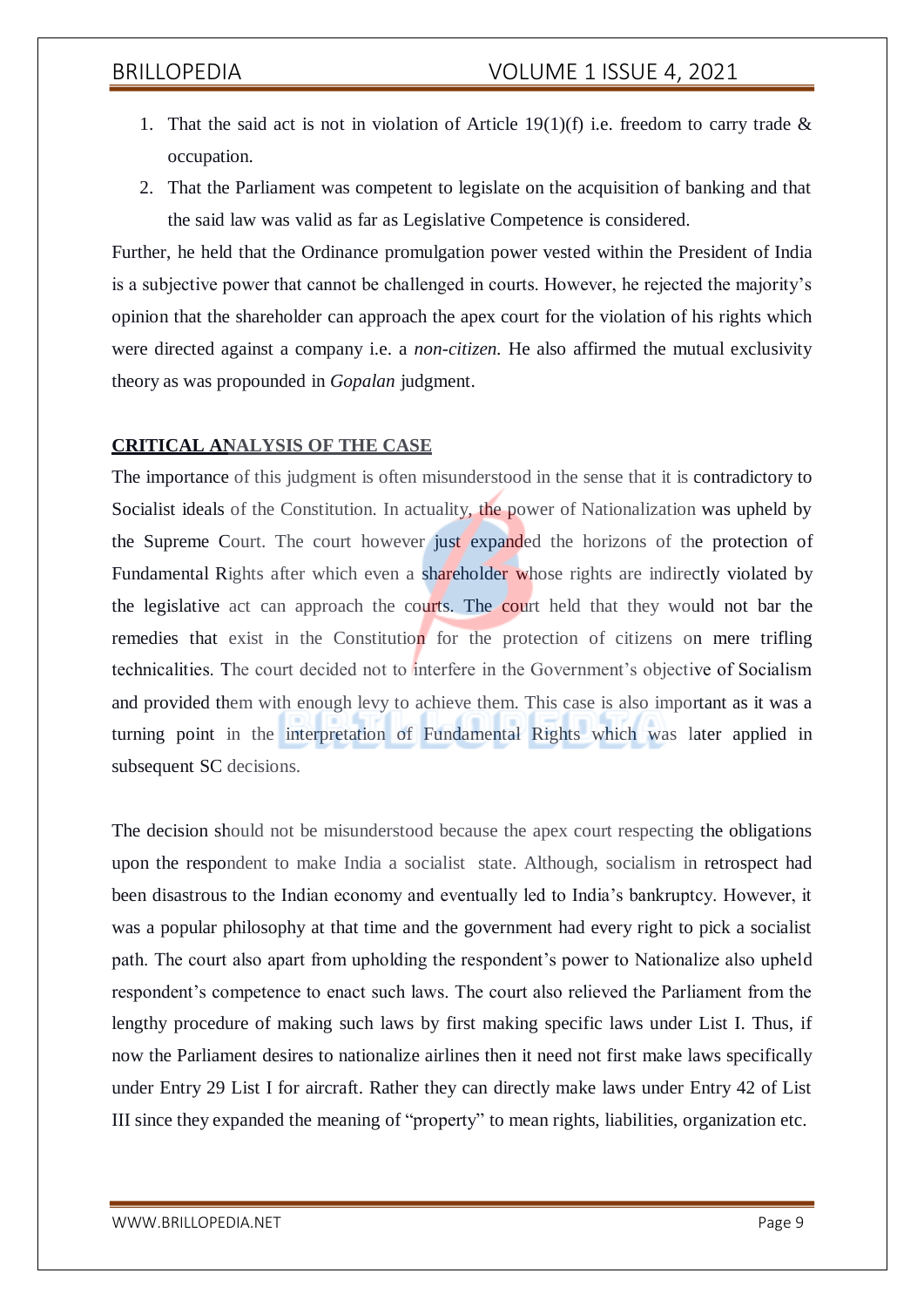The majority bench to protect the rights of the citizens of the nation from such a draconian law tried to expand the horizons of the protection. After the pronouncement of the decision the shield was broadened and as a result now if a legislative act violates a citizen's fundamental rights indirectly it will be liable to be struck down. The court did away with the objective test that was used to ascertain the validity of the legislative act  $\&$  now the effects test was used to ascertain this validity. This was a huge incentive in the favour of the citizens of the nation. Following this decision, the apex court again in *Bennett Coleman v. Union of India held* that FR's of a citizen is not last when they associate to form a company.

The court however also succeeded in protecting the Fundamental Rights of the citizens of the nation by holding the impugned act in violation of Article 31(2). The court held that compensation to be awarded 10 years later that too in bonds is too illogical and detrimental to the affected parties. Probably, some citizens will not be able to realize the fruits of the agreement due to the reasons of emergencies such as death. The court relied on the principle laid down in *State of West Bengal v. Bela Banerjee*that the word "*Compensation*" in Article 31(2) means full indemnification. After the decision of *Bela Banerjee,* the Parliament enacted the 4th Constitutional (Amendment) Act, 1955 which provided that inadequacy of compensation cannot be a ground to challenge the acquisition of private property. Despite this, the court in *P. VajraveluMudaliar v. Special Deputy Collector, Madras*affirmed the ratio of *Bela Banerjee.* However, confusion was caused when the court reversed its stance and overruled the earlier judgments in *the State of Gujarat v. ShantilalMangaldas*. However, rejecting the opinion in *Shantilal Mangaldas* and clearing all confusion upheld the ratio of *Bela Banerjee.*

This decision is also important in the sense it was the main driving force to the bench who sat to decide the landmark case that changed the interpretation of Right to life & liberty i.e. *Maneka Gandhi v. Union of India.* The mutual exclusivity theory that was propounded by the bench in *Gopalan* was rejected in *R.C. Cooper* and it was held that each FR is dependent on one another for its survival. This interlinking of FR's was later used in *Maneka Gandhi."* "The court also in its judgment dwelled on the aspect of Principles of Natural Rights vis-à-vis FR's and held that if the statutory provision which eliminates any Principle of Natural Rights, then the court cannot ignore such elimination and is duty-bound to make the state follow them.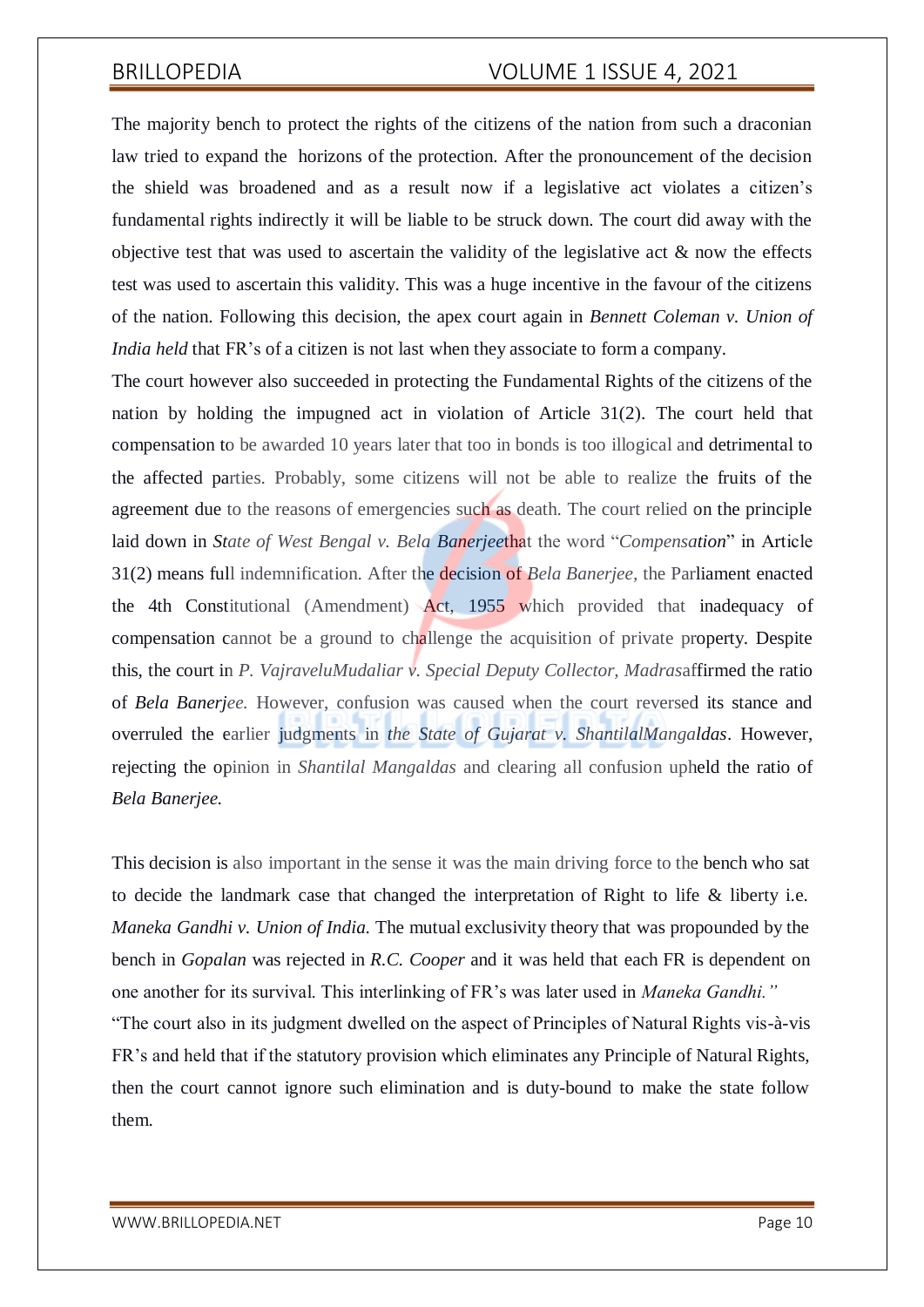### **CONCLUSION**

The *Bank Nationalisation* case indeed served as a landmark judgement for guiding the Parliament, as well as the Constitutional jurisprudence of the country for years to come. However, the aftermath of the judgement may be noted from the fact that the Parliament, to strengthen its position, made the 25th Constitutional (Amendment) Act, in which the following points were noted-

- 1. The word 'compensation' in Article 31(2) was replaced by the word 'amount'. This meant that the Government was now not liable to pay an 'adequate' amount to the person whose property was being acquired as earlier.
- 2. Article 19(1)(g) was detached from Article 31(2).
- 3. Article 31C, a new provision was added to the Constitution to remove all difficulties that-
- 4. Articles 14, 19 and 31 are not to be applied to any law enacted under the fulfilment of objectives laid down under Articles 39(b) and 39(c).

# BBTLLATDF1

5. Any law to give effect to Articles 39(b) & 39(c) will be immunized from Court's intervention.

Hence, this was all about the *R.C. Cooper Vs. Union of India* case, popularly known as the *Bank Nationalisation* case of 1970.

### **REFERENCES/BIBLIOGRAPHY**

- 1. RustomCavasjee Cooper Vs. Union of India, 1970 AIR 564, https://indiankanoon.org/doc/513801/
- 2. Hemant Varshney, R.C. Cooper Vs. Union of India- Bank Nationalisation Case- Case Summary, Law Times Journal, (Sep. 27, 2018), [http://lawtimesjournal.in/r-c-cooper](http://lawtimesjournal.in/r-c-cooper-)v-union-of-india-bank-nationalization-case-case-summary/